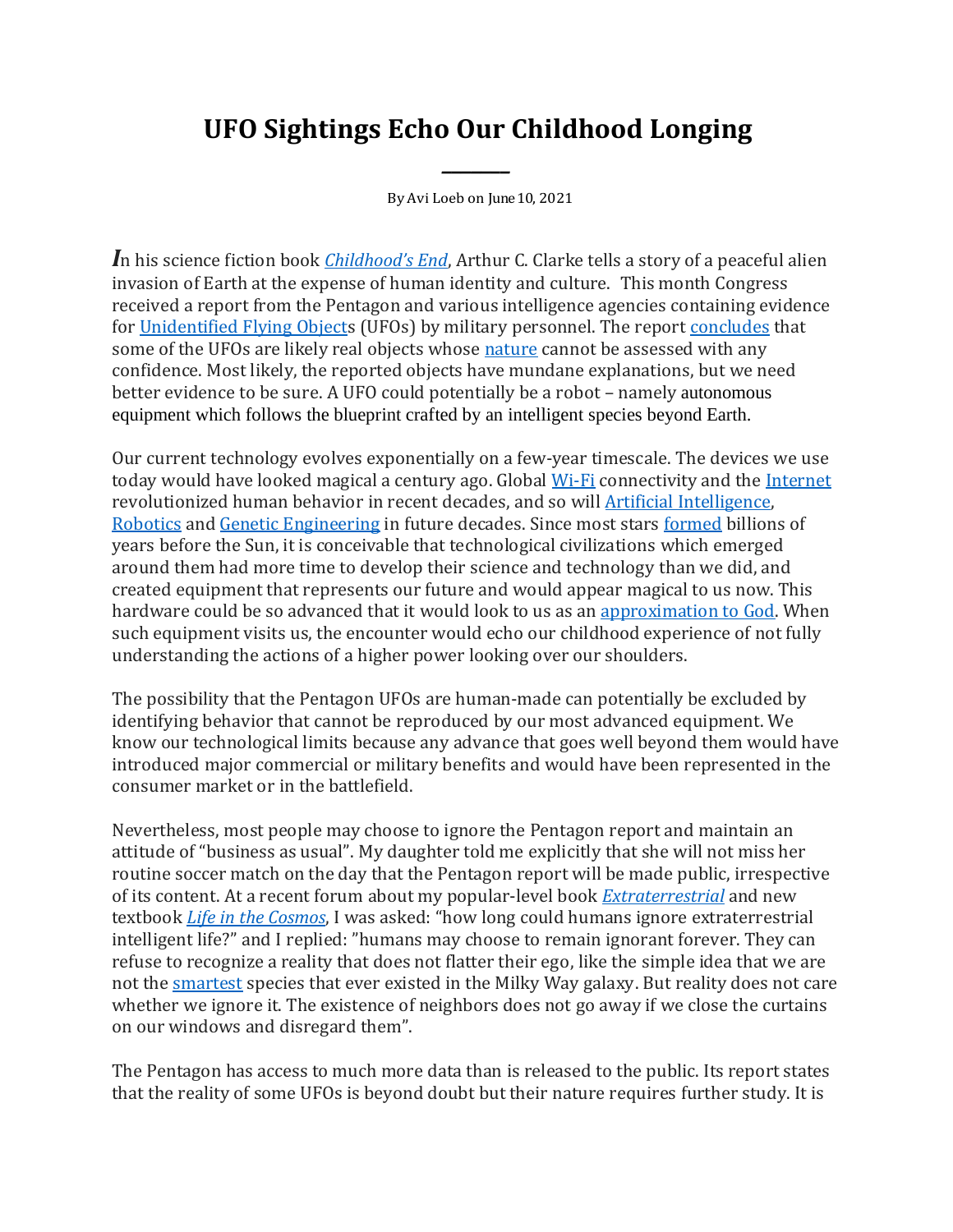therefore an opportune time for the scientific community to take a closer look at UFOs by collecting and analyzing new data with the finest instruments and computers in a controlled set-up. The new data can be obtained by measurement devices with capabilities far exceeding the equipment that provided past UFO data.

A fresh scientific study that [reproduces](https://www.scientificamerican.com/article/to-qualify-as-scientific-evidence-has-to-be-reproducible/) UFO sightings and resolves their nature would demonstrate the power of science in answering a question that is of great interest to the public, namely: "*is the origin of UFO natural, human-made or extraterrestrial?*" Finding a conclusive answer on the basis of open data will enhance the public's confidence in evidence-based knowledge. Currently, the UFO mystery surrounding the inconclusive interpretation of the Pentagon report fuels unsubstantiated speculations. A decisive scientific experiment holds the promise of clearing up the fog.

The required instrumentation will likely involve state-of-the-art cameras on wide-field telescopes that scan the sky. The data stream would be processed by an advanced computer system that will store only the essential variable features. The focus on near-field aerial phenomena that move fast across the sky is different from astronomical surveys of distant sources, such as the upcoming Legacy Survey of Space and Time (LSST) on the Vera [C. Rubin Observatory.](https://en.wikipedia.org/wiki/Vera_C._Rubin_Observatory)

Irrespective of whether the origin of the Pentagon UFOs is terrestrial or extraterrestrial, we will learn something new and exciting from studying them scientifically. A single UFO of extraterrestrial origin will bring us back to our childhood mentality and reverberate in our mind as evidence for a higher power looking over our shoulders.

Underlining this childhood yearning are physical objects whose properties can be measured by scientific instruments. What starts as a psychological need can be tested through analysis of empirical data. Natural [selection](https://en.wikipedia.org/wiki/Natural_selection) may favor technological species which are [guided](https://www.cfa.harvard.edu/~loeb/Int.pdf) by the principles of science to enhance their longevity. Our first encounter with alien technologies might involve [self-replicating machines,](https://en.wikipedia.org/wiki/Self-replicating_machine) as envisioned by the polymath [John von Neumann.](https://en.wikipedia.org/wiki/John_von_Neumann) Obviously, it is not just the hardware that intrigues us. It is the meaning behind its existence - the intent of those who manufactured it. Here's hoping that when the time comes we will figure out that their intent is wise and well-meaning, just like that of our parents.